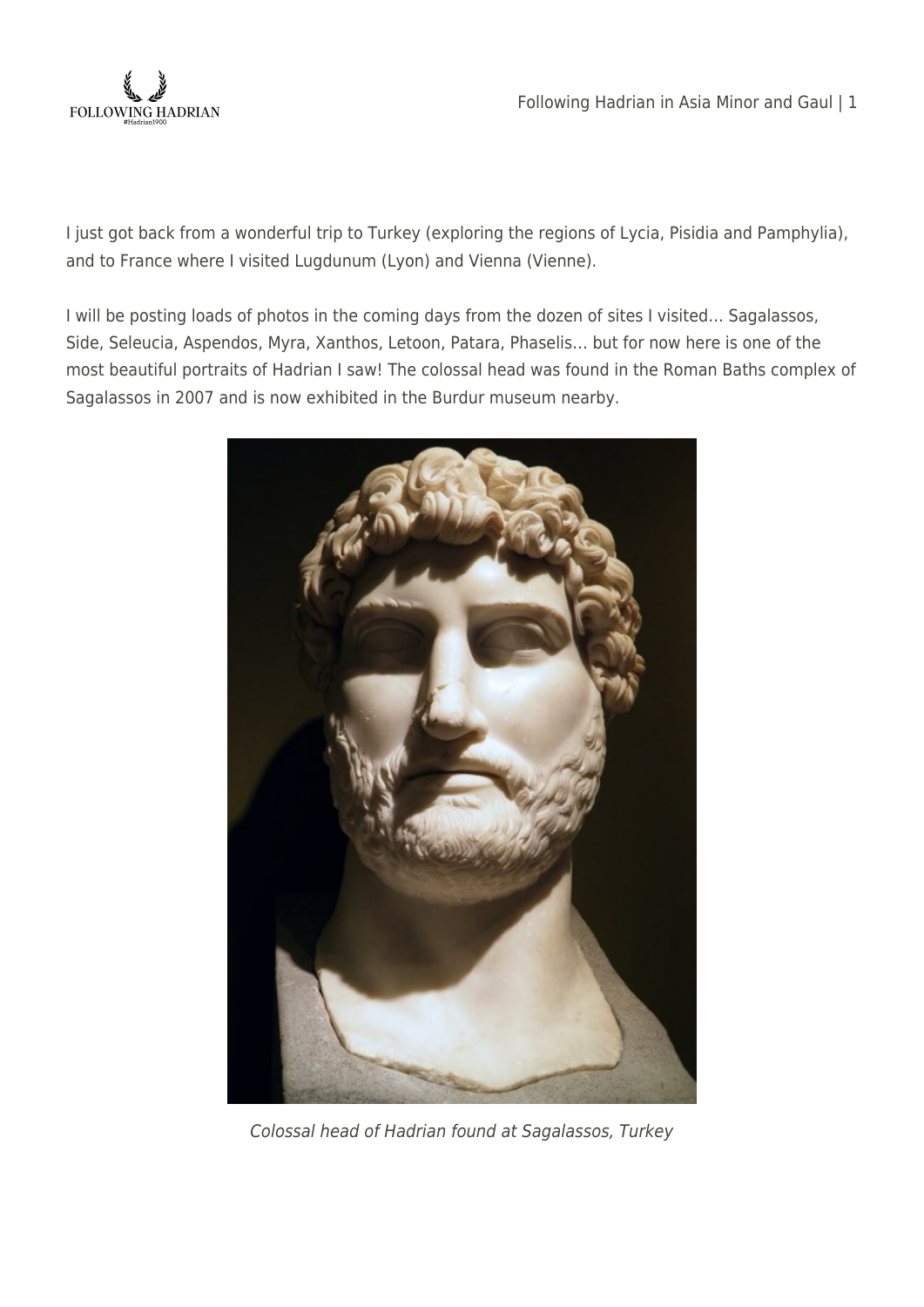

Following Hadrian in Asia Minor and Gaul | 2

## © Carole Raddato

The statue is clearly inspired by one of the eight official statue types of Hadrian, in this case the Chiaramonti type (named after a portrait in the Vatican).

Under Hadrian, Sagalassos flourished, like many other cities in Asia Minor, and was officially recognised as the first city of Pisidia and regional centre for the imperial cult.



The Roman Baths complex, built on a hill east of the Lower Agora early in the second century A.D., where the colossal marble statues of Hadrian, Marcus Aurelius and Faustina the Elder were found © Carole Raddato

The site of Sagalassos was definitely one of the highlights of my Anatolian trip! Further photos from